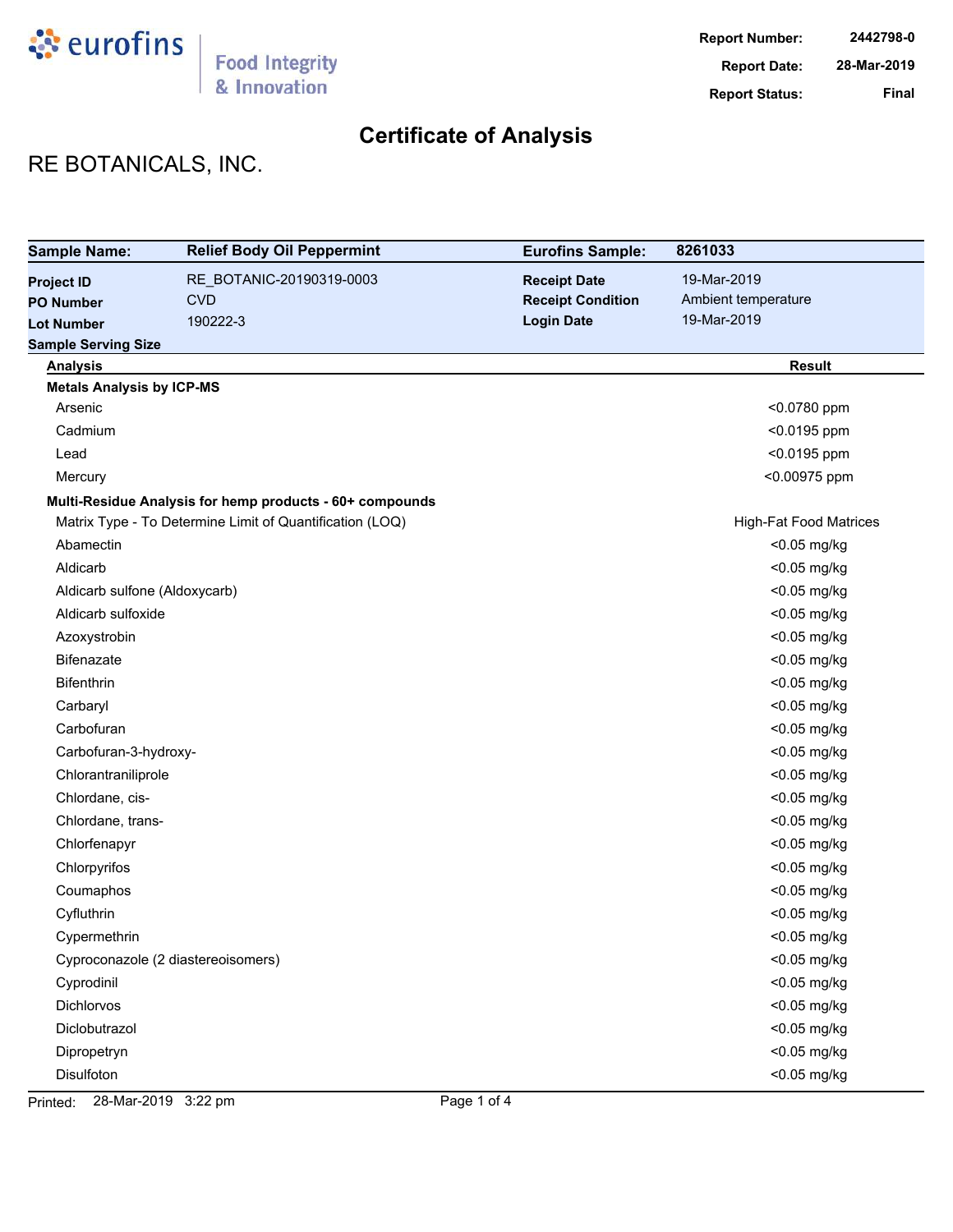

# RE BOTANICALS, INC.

| <b>Sample Name:</b>            | <b>Relief Body Oil Peppermint</b>                        | <b>Eurofins Sample:</b>  | 8261033             |
|--------------------------------|----------------------------------------------------------|--------------------------|---------------------|
| <b>Project ID</b>              | RE_BOTANIC-20190319-0003                                 | <b>Receipt Date</b>      | 19-Mar-2019         |
| <b>PO Number</b>               | <b>CVD</b>                                               | <b>Receipt Condition</b> | Ambient temperature |
| <b>Lot Number</b>              | 190222-3                                                 | <b>Login Date</b>        | 19-Mar-2019         |
| <b>Sample Serving Size</b>     |                                                          |                          |                     |
| <b>Analysis</b>                |                                                          |                          | <b>Result</b>       |
|                                | Multi-Residue Analysis for hemp products - 60+ compounds |                          |                     |
| Endosulfan I (alpha-isomer)    |                                                          |                          | <0.05 mg/kg         |
| Endosulfan II (beta-isomer)    |                                                          |                          | <0.05 mg/kg         |
| Endosulfan sulfate             |                                                          |                          | <0.05 mg/kg         |
| Epoxiconazole                  |                                                          |                          | <0.05 mg/kg         |
| Ethiofencarb                   |                                                          |                          | <0.05 mg/kg         |
| Etofenprox                     |                                                          |                          | <0.05 mg/kg         |
| Etoxazole                      |                                                          |                          | <0.05 mg/kg         |
| Fenoxycarb                     |                                                          |                          | <0.05 mg/kg         |
| Fenpropathrin                  |                                                          |                          | <0.05 mg/kg         |
|                                | Fenvalerate/Esfenvalerate (sum of isomers)               |                          | non-analyzable      |
| Fipronil                       |                                                          |                          | <0.05 mg/kg         |
| Fipronil desulfinyl            |                                                          |                          | <0.05 mg/kg         |
| Fipronil sulfone               |                                                          |                          | <0.05 mg/kg         |
| Imazalil                       |                                                          |                          | <0.05 mg/kg         |
| Imidacloprid                   |                                                          |                          | <0.05 mg/kg         |
| Malathion                      |                                                          |                          | <0.05 mg/kg         |
| Methiocarb                     |                                                          |                          | <0.05 mg/kg         |
| Methiocarb sulfone             |                                                          |                          | <0.05 mg/kg         |
| Methiocarb sulfoxide           |                                                          |                          | <0.05 mg/kg         |
| Methomyl                       |                                                          |                          | <0.05 mg/kg         |
| Metolachlor                    |                                                          |                          | <0.05 mg/kg         |
| Mevinphos (E- and Z-isomers)   |                                                          |                          | <0.05 mg/kg         |
| Myclobutanil                   |                                                          |                          | <0.05 mg/kg         |
| Naled (Dibrom)                 |                                                          |                          | <0.05 mg/kg         |
| Paclobutrazol                  |                                                          |                          | <0.05 mg/kg         |
| Permethrin (sum of isomers)    |                                                          |                          | non-analyzable      |
| Propoxur                       |                                                          |                          | <0.05 mg/kg         |
| Pyrethrum (total)              |                                                          |                          | <0.50 mg/kg         |
| Spinetoram (spinosyns J and L) |                                                          |                          | <0.05 mg/kg         |
| Spinosad (spinosyns A and D)   |                                                          |                          | <0.05 mg/kg         |

Printed: 28-Mar-2019 3:22 pm Page 2 of 4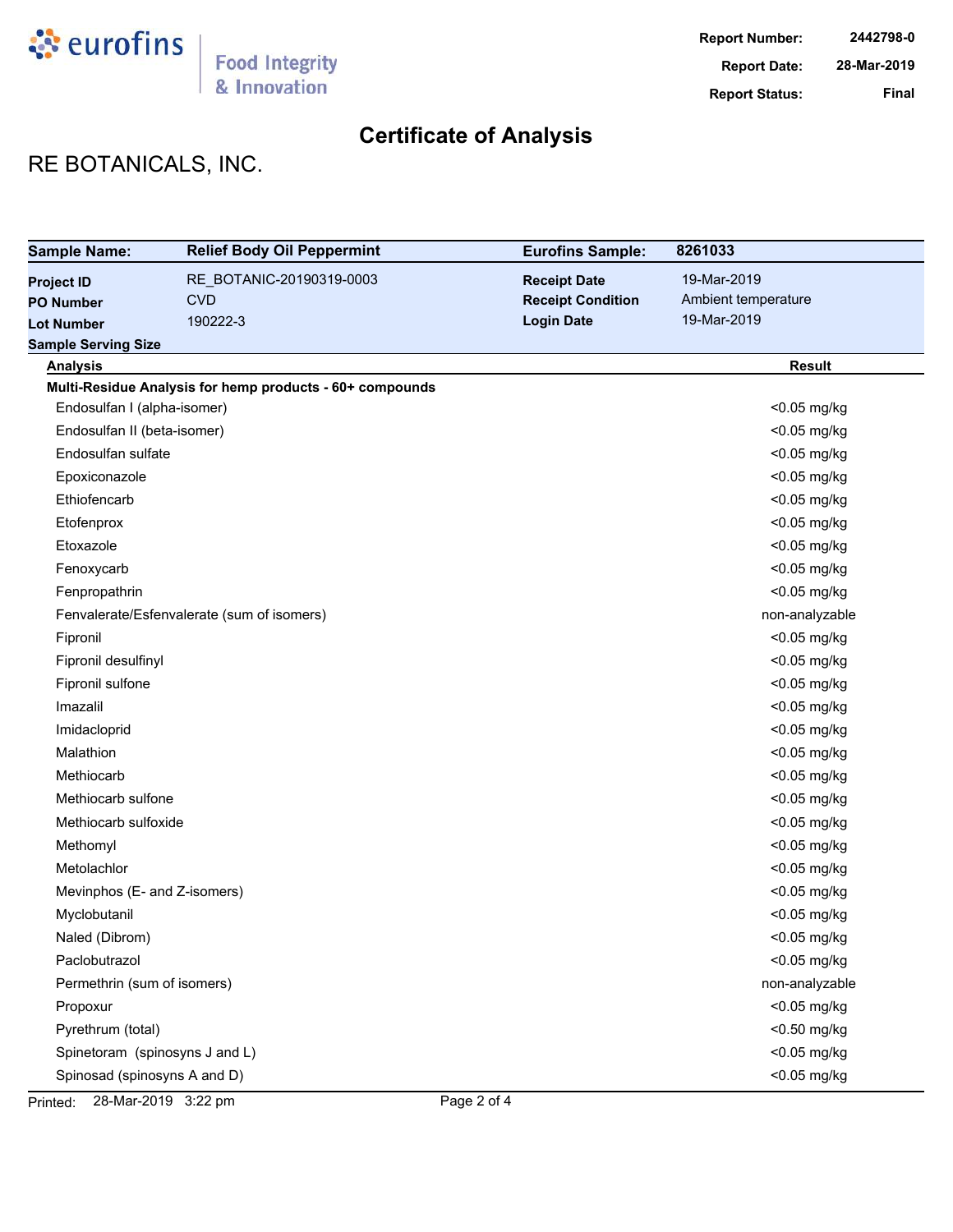

# RE BOTANICALS, INC.

| <b>Sample Name:</b>              | <b>Relief Body Oil Peppermint</b>                        | <b>Eurofins Sample:</b>  | 8261033             |
|----------------------------------|----------------------------------------------------------|--------------------------|---------------------|
| <b>Project ID</b>                | RE_BOTANIC-20190319-0003                                 | <b>Receipt Date</b>      | 19-Mar-2019         |
| <b>PO Number</b>                 | <b>CVD</b>                                               | <b>Receipt Condition</b> | Ambient temperature |
| <b>Lot Number</b>                | 190222-3                                                 | <b>Login Date</b>        | 19-Mar-2019         |
| <b>Sample Serving Size</b>       |                                                          |                          |                     |
| <b>Analysis</b>                  |                                                          |                          | <b>Result</b>       |
|                                  | Multi-Residue Analysis for hemp products - 60+ compounds |                          |                     |
| Spirodiclofen                    |                                                          |                          | $<$ 0.05 mg/kg      |
| Spiromesifen                     |                                                          |                          | $<$ 0.05 mg/kg      |
| Spiromesifen enol                |                                                          |                          | $<$ 0.05 mg/kg      |
| Spirotetramat                    |                                                          |                          | $<$ 0.05 mg/kg      |
| Spiroxamine (2 diastereoisomers) |                                                          |                          | $<$ 0.05 mg/kg      |
| Tebuconazole                     |                                                          |                          | $<$ 0.05 mg/kg      |
| Thiabendazole                    |                                                          |                          | $<$ 0.05 mg/kg      |
| Thiabendazole-5-hydroxy-         |                                                          |                          | $<$ 0.05 mg/kg      |
| Thiacloprid                      |                                                          |                          | <0.05 mg/kg         |
| Trifloxystrobin                  |                                                          |                          | $<$ 0.05 mg/kg      |

## **Method References Testing Location**

## **Metals Analysis by ICP-MS (ICP\_MS\_B\_S) Food Integrity Innovation-Boulder**

Methods for the Determination of Metals in Environmental Standards - Supplement 1, EPA-600/R-94-111, May 1994.

"Determination of Metals and Trace Elements in Water and Wastes by Inductively Coupled Plasma-Mass Spectrometry", USEPA Method 200.8, Revision 5.1, EMMC Version.

## Multi-Residue Analysis for hemp products - 60+ compounds (PEST\_HEMP) **Food Integ. Innovation-Greenfield**

*Official Methods of Analysis*, *AOAC Official Method 2007.01*, Pesticide Residues in Foods by Acetonitrile Extraction and Partitioning with Magnesium Sulfate, AOAC INTERNATIONAL (modified).

*CEN Standard Method EN 15662*: Food of plant origin - Determination of pesticide residues using GC-MS and/or LC-MS/

MS following acetonitrile extraction/partitioning and clean-up by dispersive SPE - QuEChERS method.

List of the tested pesticides and their limits of quantification (LOQs) are available upon request.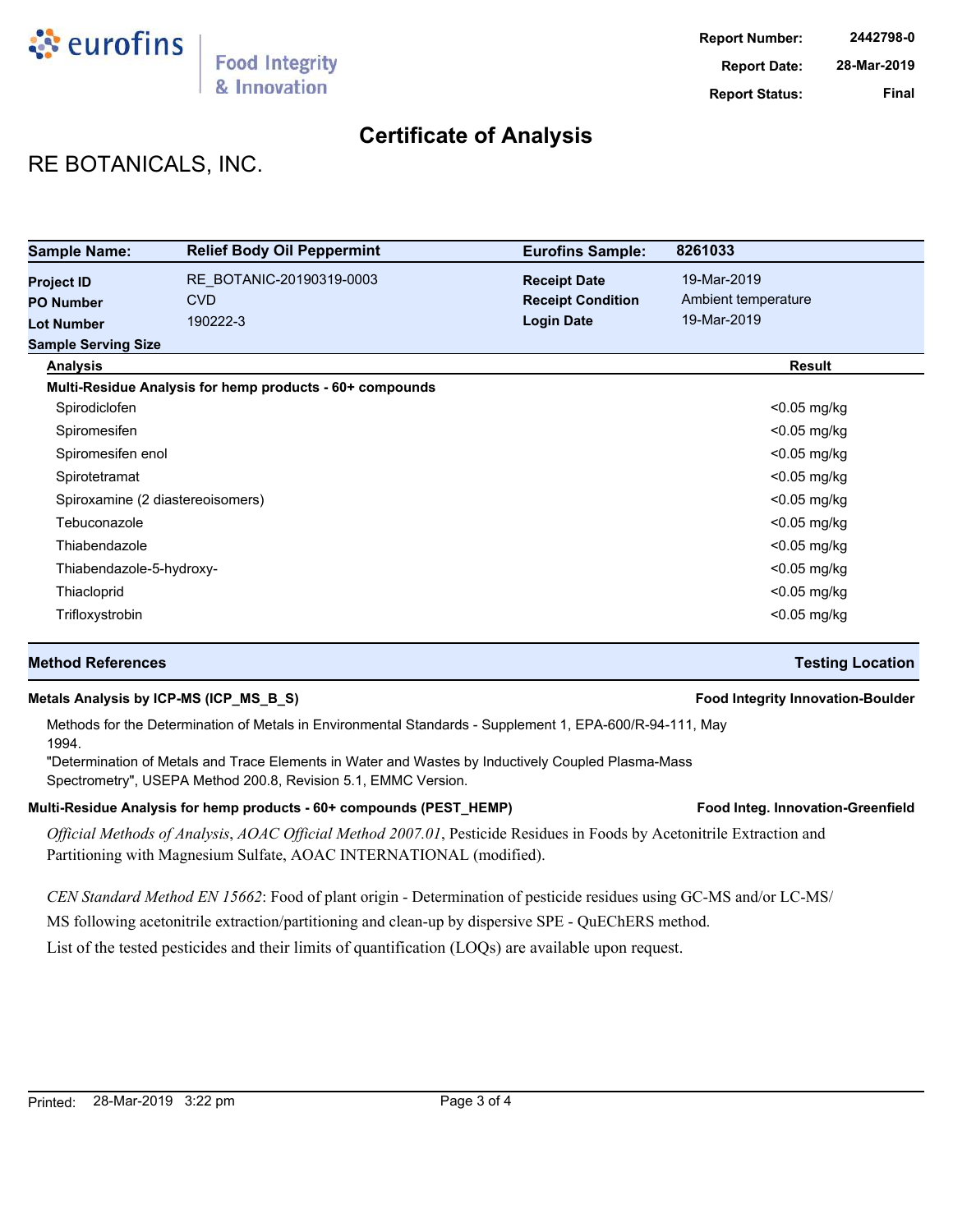

# RE BOTANICALS, INC.

## **Food Integrity Innovation-Boulder Ian Laessig - Manager**

Eurofins Food Chemistry Testing US, Inc. 2830 Wilderness Pl Boulder CO 80301 800-675-8375

### **Food Integ. Innovation-Greenfield Karelyn Koehn - Manager**

Eurofins Food Chemistry Testing US, Inc. 671 S. Meridian Road Greenfield IN 46140 800-675-8375

**These results apply only to the items tested. This certificate of analysis shall not be reproduced, except in its entirety, without the written approval of Eurofins. Eurofins Food Integrity and Innovation accepts all liability for work conducted as of 01 Aug 2018.**

## **Testing Location(s) Released on Behalf of Eurofins by**



AT-1816



2918.06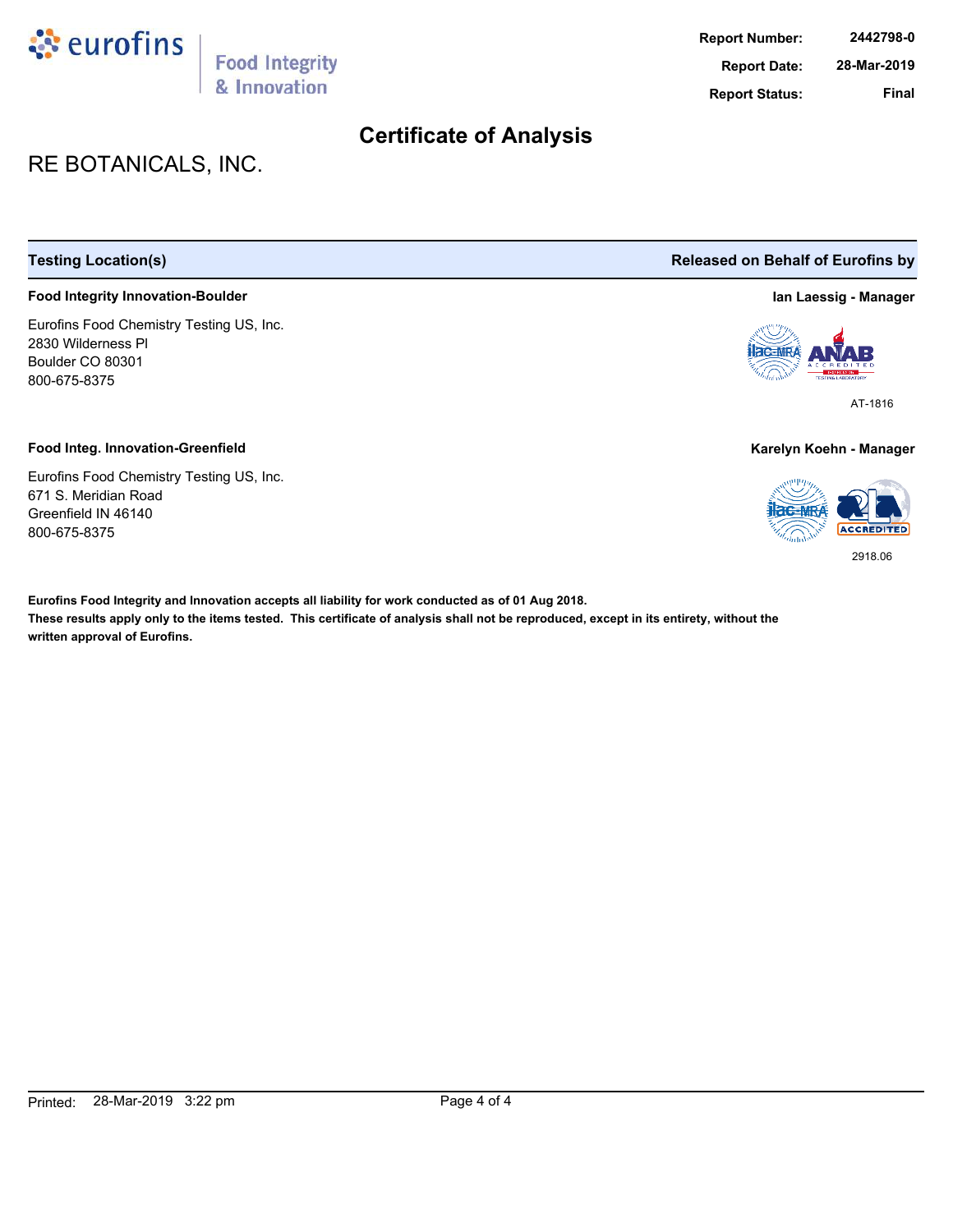

# **CERTIFICATE OF ANALYSIS**

## prepared for: RE BOTANICALS

1624 Market Street, Suite: 202 PMB-91700 Denver, CO 80202

|                  | 200mg Peppermint Roll-On |  |
|------------------|--------------------------|--|
| <b>Batch ID:</b> | 190222-3                 |  |
| <b>Reported:</b> | 1-Mar-2019               |  |
| Type:            | Concentrate              |  |
| Test:            | Micro                    |  |
|                  |                          |  |

# **MICROBIAL CONTAMINANTS**

| <b>Test</b>                  | <b>Result</b>        | Unit  |
|------------------------------|----------------------|-------|
| <b>Total Aerobic Count</b>   | None Detected        | CFU/g |
| <b>Total Coliforms</b>       | <b>None Detected</b> | CFU/g |
| <b>Total Yeast and Molds</b> | <b>None Detected</b> | CFU/g |
| E. coli                      | <b>None Detected</b> | CFU/g |
| <b>Salmonella</b>            | None Detected        | CFU/g |

\* CFU/g = Colony Forming Unit per Gram

\*\* Total Yeast and Molds values are recorded in scientific notation, a common microbial practice of expressing numbers that are too large to be conveniently written in decimal form.

Examples:  $10^h2 = 100$  CFU  $10^{A}3 = 1,000$  CFU  $10^{4} = 10.000$  CFU 10^5 = 100,000 CFU

### NOTES:

Free from visual mold, mildew, and foreign matter.

**FINAL APPROVAL** 

**Vicente Contreras** 1-Mar-2019 12:36 PM

**David Green** 1-Mar-2019 12:57 PM

PREPARED BY / DATE

APPROVED BY / DATE

Testing results are based solely upon the sample submitted to Botanacor Services, LLC, in the condition it was received. Botanacor Services, LLC warrants that all analytical work is conducted professionally in accordance with all applicable standard laboratory practices using validated methods. Data was generated using an unbroken chain of comparison to NIST traceable Reference Standards and Certified Reference Materials. This report may not be reproduced, except in full, without the written approval of Botanacor Services, LLC.

Botanacor Services™, All Rights Reserved | 1001 S. Galapago St., Suite B, Denver, CO 80223 | www.botanacor.com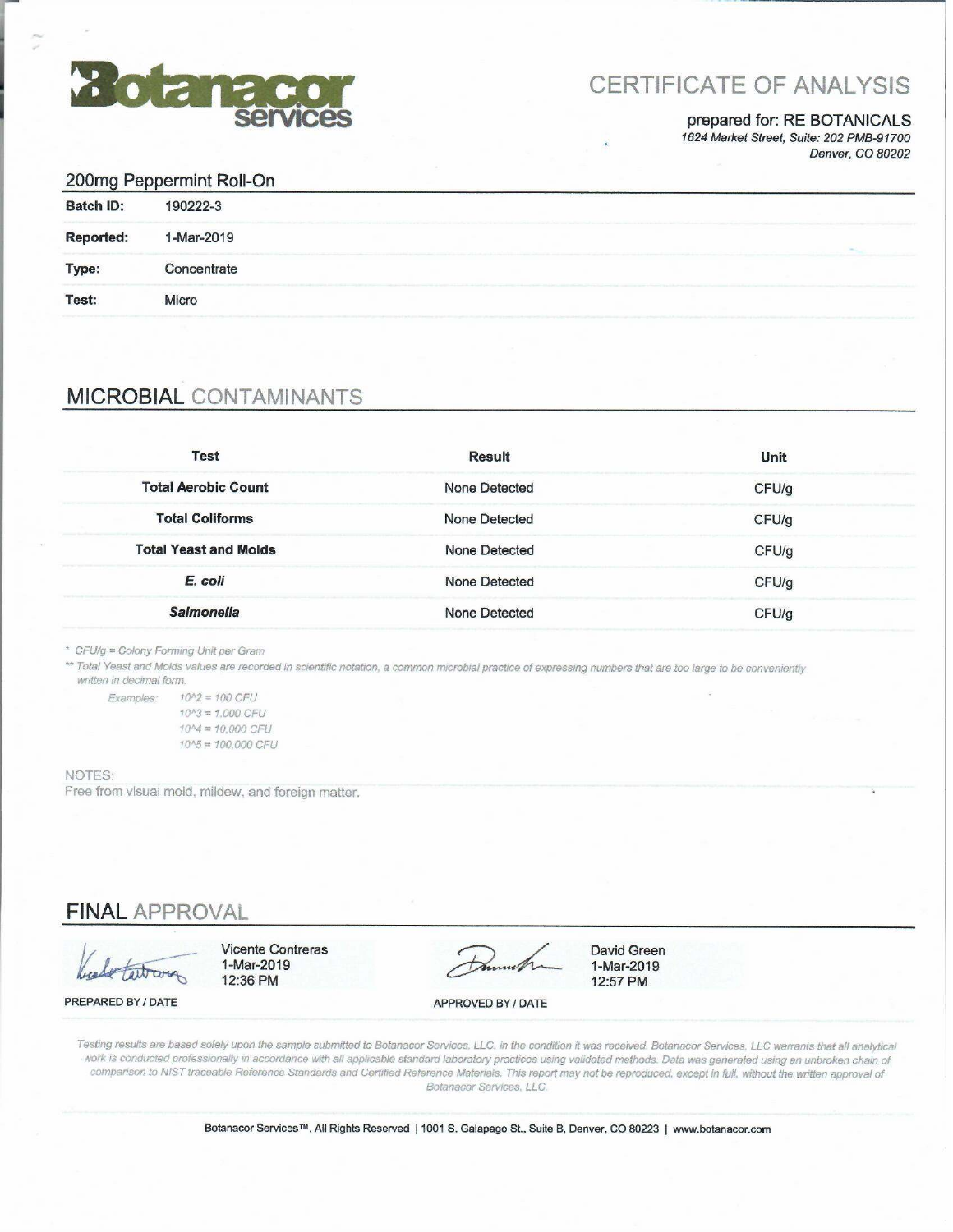

# **CERTIFICATE OF ANALYSIS**

## prepared for: RE BOTANICALS 1624 Market Street, Suite: 202 PMB-91700

Denver, CO 80202

|                  | 200mg Peppermint Roll-On Lot 190222-3 |                 |                  |  |
|------------------|---------------------------------------|-----------------|------------------|--|
| <b>Batch ID:</b> | N/A                                   | <b>Test ID:</b> | 5862241.010      |  |
| <b>Reported:</b> | 27-Feb-2019                           | <b>Method:</b>  | TM <sub>01</sub> |  |
| Type:            | Concentrate                           |                 |                  |  |
| Test:            | Potency                               |                 |                  |  |

## **CANNABINOID PROFILE**



\* Total Cannabinoids result reflects the absolute sum of all cannabinoids detected.

\*\* Total Potential THC/CBD is calculated using the following formulas to take into account the loss of a carboxyl group during decarboxylation step.

Total THC = THC + (THCa \*(0.877)) and Total CBD = CBD + (CBDa \*(0.877))

% = % (w/w) = Percent (Weight of Analyte / Weight of Product)

### NOTES:

Free from visual mold, mildew, and foreign matter.

## **FINAL APPROVAL**

Sawantha Small

PREPARED BY / DATE

Sam Smith 27-Feb-2019 10:41 AM

**David Green** 

27-Feb-2019

11:24 AM

APPROVED BY / DATE

Testing results are based solely upon the sample submitted to Botanacor Services, LLC, in the condition it was received. Botanacor Services, LLC warrants that all analytical work is conducted professionally in accordance with all applicable standard laboratory practices using validated methods. Data was generated using an unbroken chain of comparison to NIST traceable Reference Standards and Certified Reference Materials. This report may not be reproduced, except in full, without the written approval of Botanacor Services, LLC. ISO/IEC 17025:2005 Accredited A2LA Certificate Number 4329.02



Botanacor Services™, All Rights Reserved | 1001 S. Galapago St., Suite B, Denver, CO 80223 | www.botanacor.com